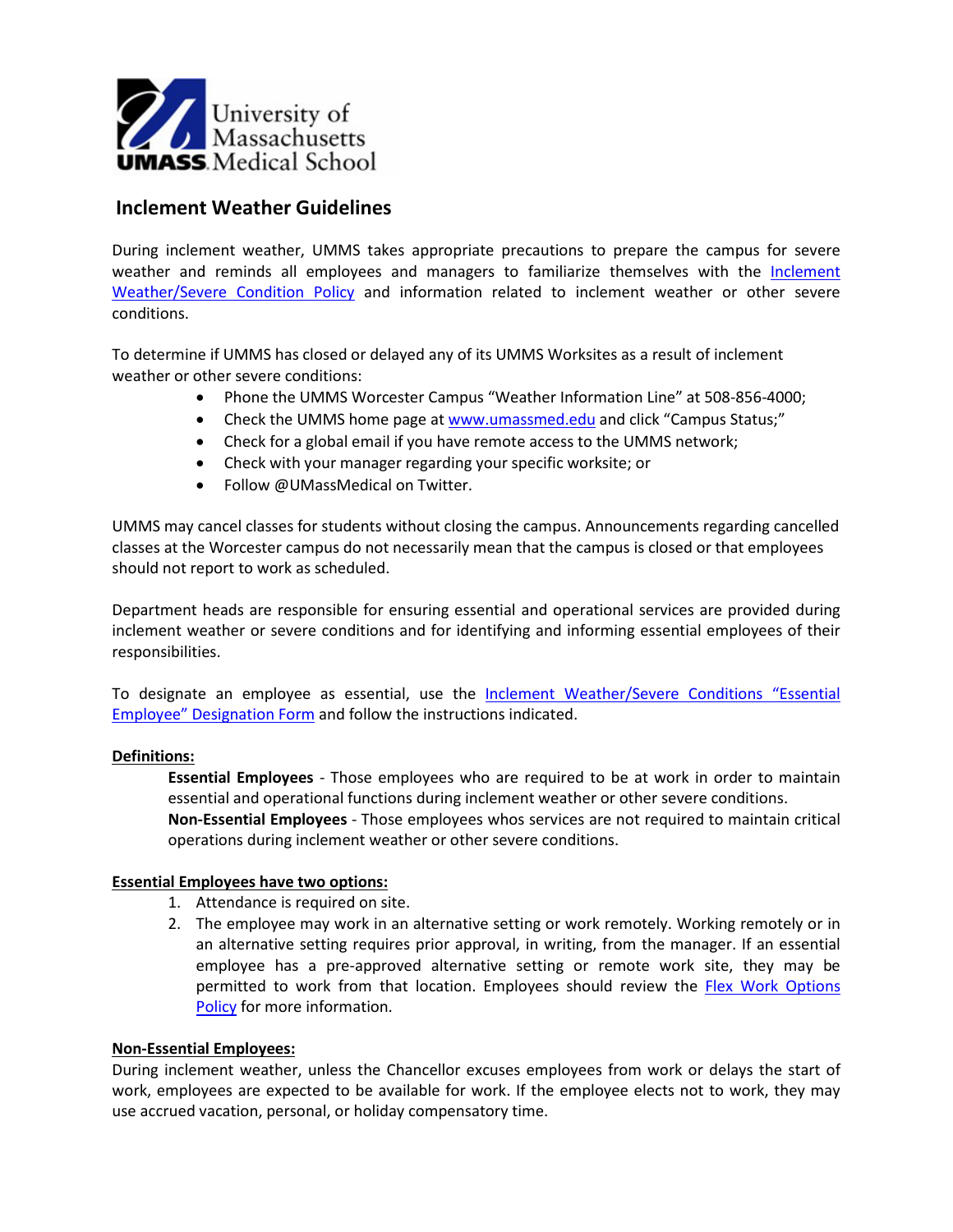If, after an employee arrives at work and management notices that the weather and transportation conditions have worsened and travel may be unsafe, the Emergency Management Team may require employees to leave early and will determine payment for all scheduled hours.

## **Examples of early releases would include:**

- Concerns about employee's transportation to and from the work site
- The weather conditions have worsened, and there are legitimate safety concerns
- Work sites have closed

If an employee arrives late or the employee chooses to leave **voluntarily** before the end of their shift, the employee must use accrued vacation, personal, or holiday compensatory time. When the facility that the employee is regularly assigned to is not under UMass control, and that facility is closed due to inclement weather, that employee must take accrued time in order to receive pay for that time.

Attached, you will find an **Inclement Weather Employee Flow Chart** that will indicate the pay status for essential and non-essential employees based on whether they work or do not work. For example, you may have a non-essential employee who chooses not to work during inclement weather even though the Chancellor has not excused employees from work. According to the flow chart, the employee must use vacation, personal or holiday compensatory time for all hours not worked.

### **Alternative Work Schedule (Essential and Non-Essential):**

If UMMS offices and/or other entity/agency buildings close on the employee's regular Alternative Work Schedule day off, employees are not entitled to an additional "in lieu of" day off. These employees may not alter their standard weekly schedule to achieve additional time off.

### **Time-Offset Option for SHARE Employees:**

SHARE employees who are excused from job duties due to inclement weather may, at their discretion, workplace conditions permitting, choose to make up the lost time, instead of using their own earned time. The time missed due to the weather event can be made up in a single instance or in increments, and, must be worked within the same pay period as the event.

The hours of work excused by the Chancellor may be made up by the employee during the same pay period that the excused hours occurred in, if deemed appropriate by the manager. Only if all of the elements below have been satisfied may this situation occur. The following elements must occur:

- 1. The Chancellor excuses employees from work or delays the start of work,
- 2. The work and duties of the employee are of a nature that it is appropriate to be performed at another time and within the same pay period as the event as determined by the manager,
- 3. The work and duties may be performed within the same pay period,
- 4. The employee elects to make up the time.

As indicated above, once the Chancellor excuses employees from work or delays the start of work, the discretion to offer the employee with this option initially rests with the manager.

Please be sure to use your best judgment and keep the interests of the institution in addition to the safety and well-being of all employees in mind at all times. If you have any questions or need further guidance, please contact your [Human Resources Employee Relations Consultant.](https://www.umassmed.edu/hr/employee-r/employee-relations-team/)